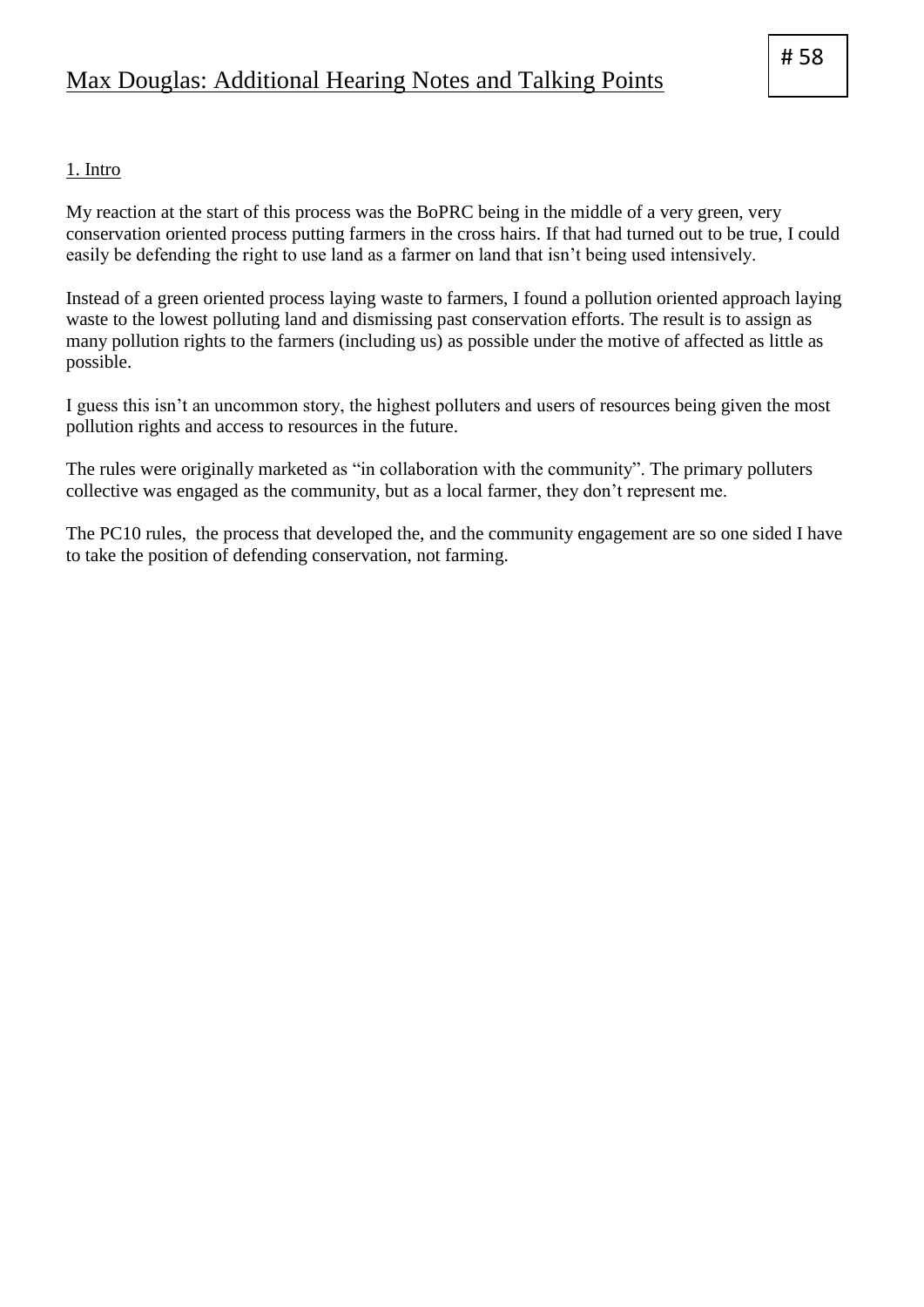# 2. Section 32 Report Skims Over the Using Rule 11 Benchmarking

This is an intrinsic unfairness in PC10 that is hard to understand and not addressed by the Section 32 report, or any part of the consultation that occurred. At meeting and talking to people, they feel it is PC10 is unfair, but they can't explain why. It has taken me a long to time to figure out what the issue was. I will attempt to explain.

I'll deal firstly with the detail that skimmed over, then come back to show how it is unfair.

### 2.1. Rule 11 and Plan 10

The section 32 report talks of "base lining off Rule 11" without giving the community an adequate explanation of how that base lining is being used with the N targets of the integrated framework.

As a result a subtle step is masked. That subtle step has the huge effect: historic conservation is "zero rated".

Rule 11:

- a mechanism to cap N
- does not assign a pollution right

#### 2.1.1. Small Steps

Breaking it down into atomic steps…

In the lack of description of what happened, two separate actions happen at the same time:

- base lining pollution rights off Rule 11
- setting a total pollution target

Breaking that down "base lining off Rule 11":

- taking the N numbers
- disregarding the reasoning behind the N numbers

#### 2.1.2. Rule 11 vs Plan 10

Under Rule 11:

- ALL N discharge caps limit N pollution into the lake. Whether its undeveloped land locked into a zero above rainfall N discharge or pastoral farmland
- bush and forestry are locked at zero above rainfall, and the benefit of the lost development opportunity is that the N load on the lake does not go up

Under PC 10:

- none of the NDA limits change how much N is going to go into the lake (450 tonnes is being allocated)
- bush and forestry are locked at a zero above rainfall for NO benefit to the lake or reduction in N pollution to the lake (450 tonnes is being allocated)

This subtlety I'm pointing out is that under PC10 is that the loosers in the N allocation scheme cannot look at the loss and say "well at least our loss is cleaning up the lake".

Bush and forestry are not reducing N emissions into the lake. Their zero above rainfall allocation makes it easier for private land owners (pastoral farmers) as those private land owners have higher NDA.

There is no description of this in the section32 report.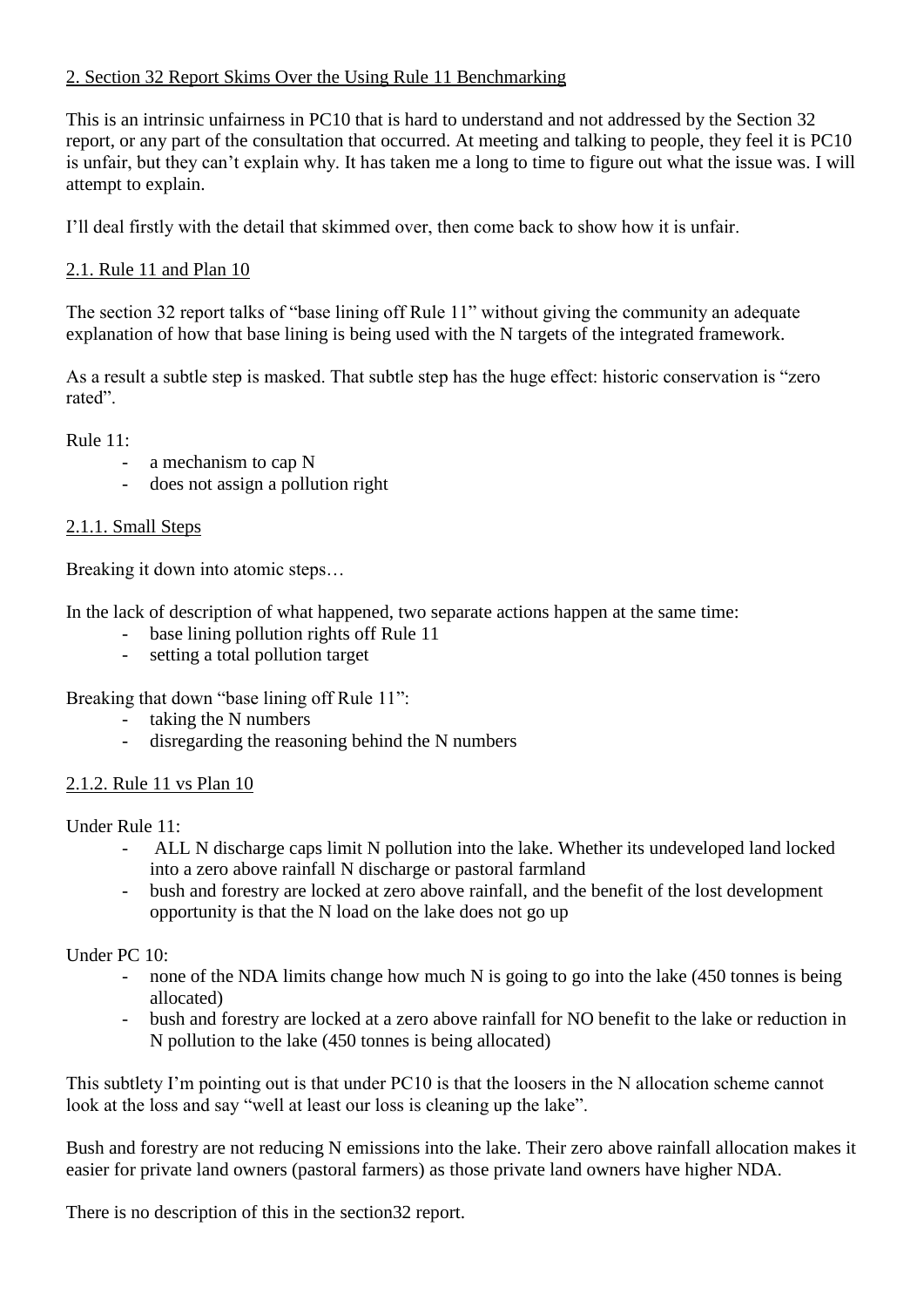# 2.1.3. The Unfairness in the Step

Rolling over the N numbers from Rule 11 into PC10:

- short changes the lowest polluters into a zero above rainfall NDA which has no effect on the total N going into the lake, ie. it is going to be 450 tonnes.
- gives the biggest polluters a the highest NDA

This is objectively unfair:

accepting a low N cap under Rule 11 helped the lake, under PC10 a low NDA doesn't help the lake, it just helps other private land owners by allowing them a higher NDA

This ignores the history of the issue.

## 2.2. Disarming Conservation

People have chosen to leave stands of native bush undeveloped, planted trees, etc. From the point of view of conservation, they have done "the right thing", be it active or accidental conservation.

Under PC10, all of that conservation get a zero above rainfall NDA and the NDA it might have had is assigned to a high polluting section, like pastoral farming.

It's like PC10 is disarming the conservationists. Someone may have chosen active conservation, it is not going to matter under PC10, that conservation is being zero rated and all the NDA issued that possible can be issued.

### 2.2.1 Example: Bob Retires Land

Worked example of how Rule 11 does NOT stop anyone from **contributing** to conservation, while PC10 takes peoples historic conservation and zero rates it.

Rule 11 does not apply yet, land owners can do what they want:

- 10 farmers are polluting at 100
	- o Total: 1000 units

Bob decides to switch to conservation before Rule 11:

- Bob volunteers to conserve: 0
- 9 farmers continue at 100
	- o Total: 900 units

Rule 11 comes in and everyone is capped at current pollution:

- Bob is locked into conservation: 0 pollution and 0 allocation
- 9 farmers continue at 100 pollution and 100 allocation
	- o Total: 900 units

Bobs Total N reduction: 100 … or 10% compared to what it would have been if he had still been farming.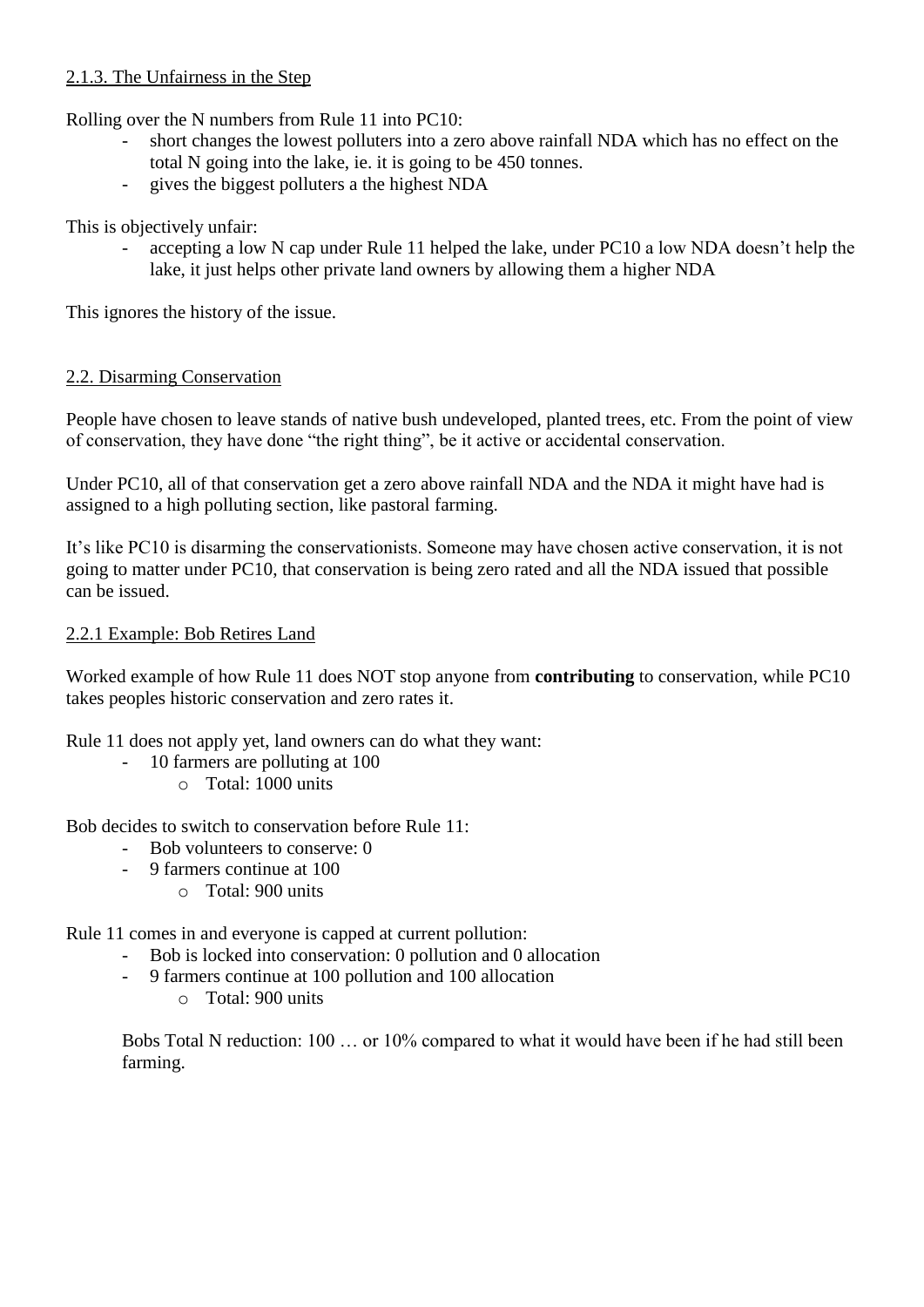Bobs neighbour Ted decides to switch to conservation as well, so:

- Bob is locked into conservation: 0 pollution and 0 allocation
- Ted volunteers to conserve: 0 pollution and 100 allocation
- 8 farmers continue at 100
	- o Total: 800 units
	- o Conservation from historic potential of 1000: 20%
	- o Conservation from Rule 11 baseline of 900: 11%

Bob and Ted both reduced N emissions by 100 units compared to what it would have been if neither had ever retired their land to conservation.

Something like Plan 10 Draft Rules are Applied, with a target 450 NDA:

- 9 farmers are assigned 50 NDA each
- Bob is assigned a Plan 10 conservation NDA of 0
- So:
- Bob is locked into conservation: 0 pollution and 0 NDA
- Ted volunteers to conserve: 0 pollution and 50 NDA
- 8 farmers continue at 50
	- o Total: 400 units
	- o Conservation from historic potential of 1000: 60%
	- o Conservation from Rule 11 of 900: 44%
	- o Teds Conservation: 50
	- o **Bobs Conservation: 0**

Rolling over a Rule 11 baseline, then drawing reductions from that, zero rate the early adopters of conservation and those who never developed in the first place.

#### 2.2.2. Example: Bob Never Retired Land (and Even Stevens)

If, for example, Bob had never done any conservation it would look like this with a PC10 target of 450:

- 10 farmers are assigned 45 NDA each
- Bob volunteers to conserve: 0 pollution and 45 allocation
- Ted volunteers to conserve: 0 pollution and 45 allocation
- 8 farmers continue at 45
	- o Total: 360 units
	- o Conservation from historic potential and Rule 11: 64%
	- o Teds Conservation: 45
	- o **Bobs Conservation: 45**

The above is also how an "even stevens" approach looks.

#### 2.2.3 Unfairness

The 450 tonne target comes from an exercise in conservation. The PC10 rules are stripping the historic conservation efforts from land owners.

This is disappointing because:

- a collaborative approach was supposed to have been taken, but the sectors of the community engaged have come up with rules promoting the position of polluters
- any effort people have put into conservation prior to the benchmark period is zero rated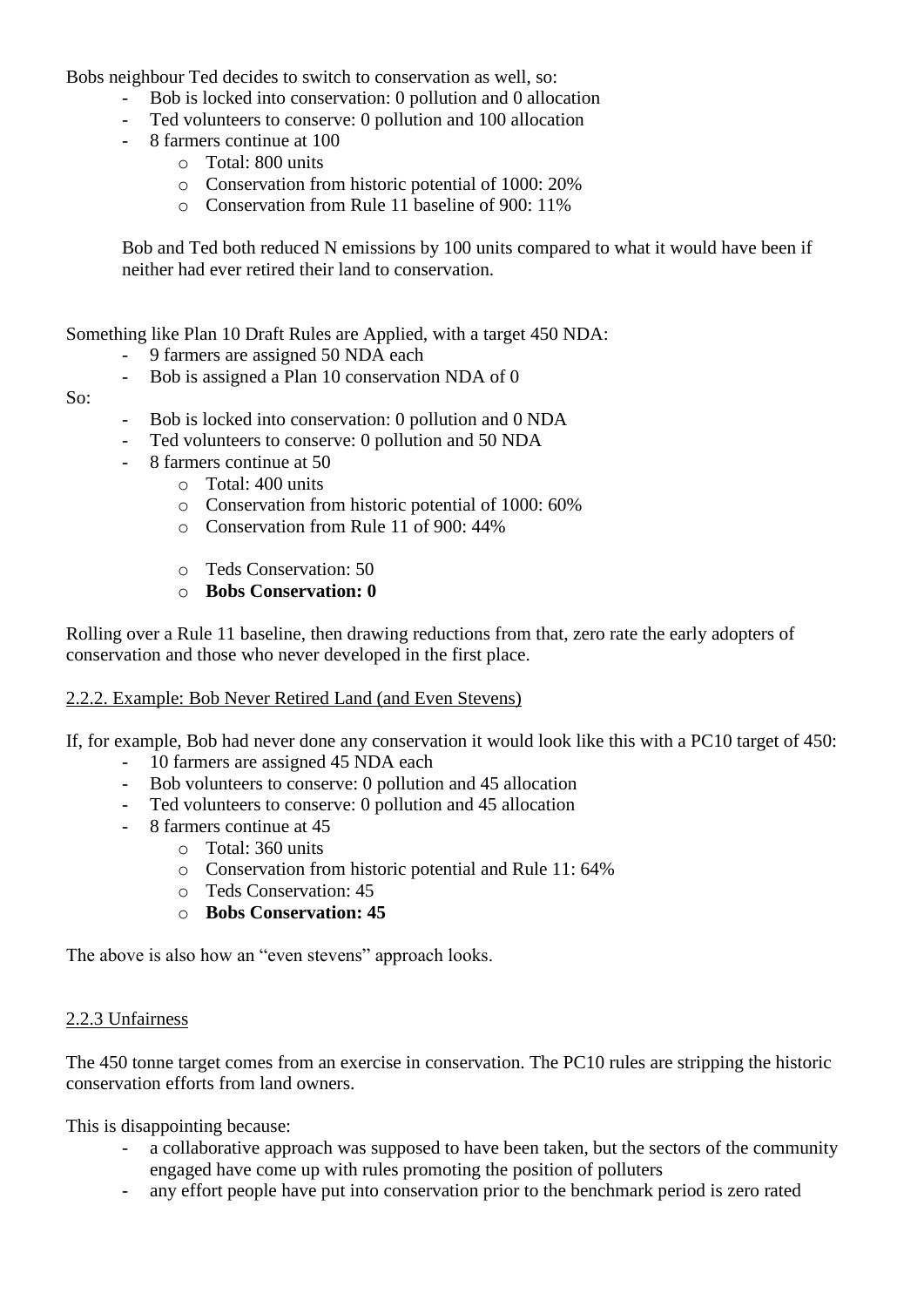# 2.3. Notes

Cherry picking the part of Rule 11 that the pastoral sector wants, the high N baselines, isn't fair.

When NDA is considered against the incentives scheme, rolling over Rule 11 baselines is a windfall to the pastoral sector.

As a drystock farmer, I don't think it's fair to give me a higher NDA by taking it away from people with forestry and bush.

#### 2.4. Summary

Rule 11 is kind of acceptable. For the "greater good" of preventing an increase in pollution, pollution is capped. A case can be put forward for how it is reasonable, even if some people are affected more than others. The most widely felt losses are around lost opportunity. On reflection, locking people into zero above rainfall is pretty extreme though.

People are losing opportunity on one hand, but the lake and waterways are (hopefully) not getting worse on the other.

With Plan 10 rolling over the lost opportunity and zero rating the conservation efforts, the story goes down hill fast. Rule 11 conservation land (forestry/bush/scrub) is still locked into the low economic end of land use, but now in exchange for nothing; their loss is no longer contributing to a reduced pollution cap.

All of the available pollutions rights are divvied up, with the sectors polluting the most assigned the most.

## 3. Avoid the Worst of Rule 11: Zero Above Rainfall

It locks the following into zero above rainfall N land use:

- forestry: commercial stands of trees grown "naturally"
- bush and scrub: undeveloped land, either intentionally undeveloped or uneconomic land

These are considered to be at the lower end of commercial land uses.

Having a zero above rainfall land use from the point of view of nitrogen means you can't do much of anything on the land. Not even other stuff at the lower end of N discharge. Stuff that could be considered industrious, in that the land owner is working to support themselves or develop a business, but still low intensity, some examples:

- can't start a garden on a small piece of it and to feed yourself/family
- can't clear an area and try to start a horse trekking business
- set up a picnic area and try to attract tourists to a park like environment